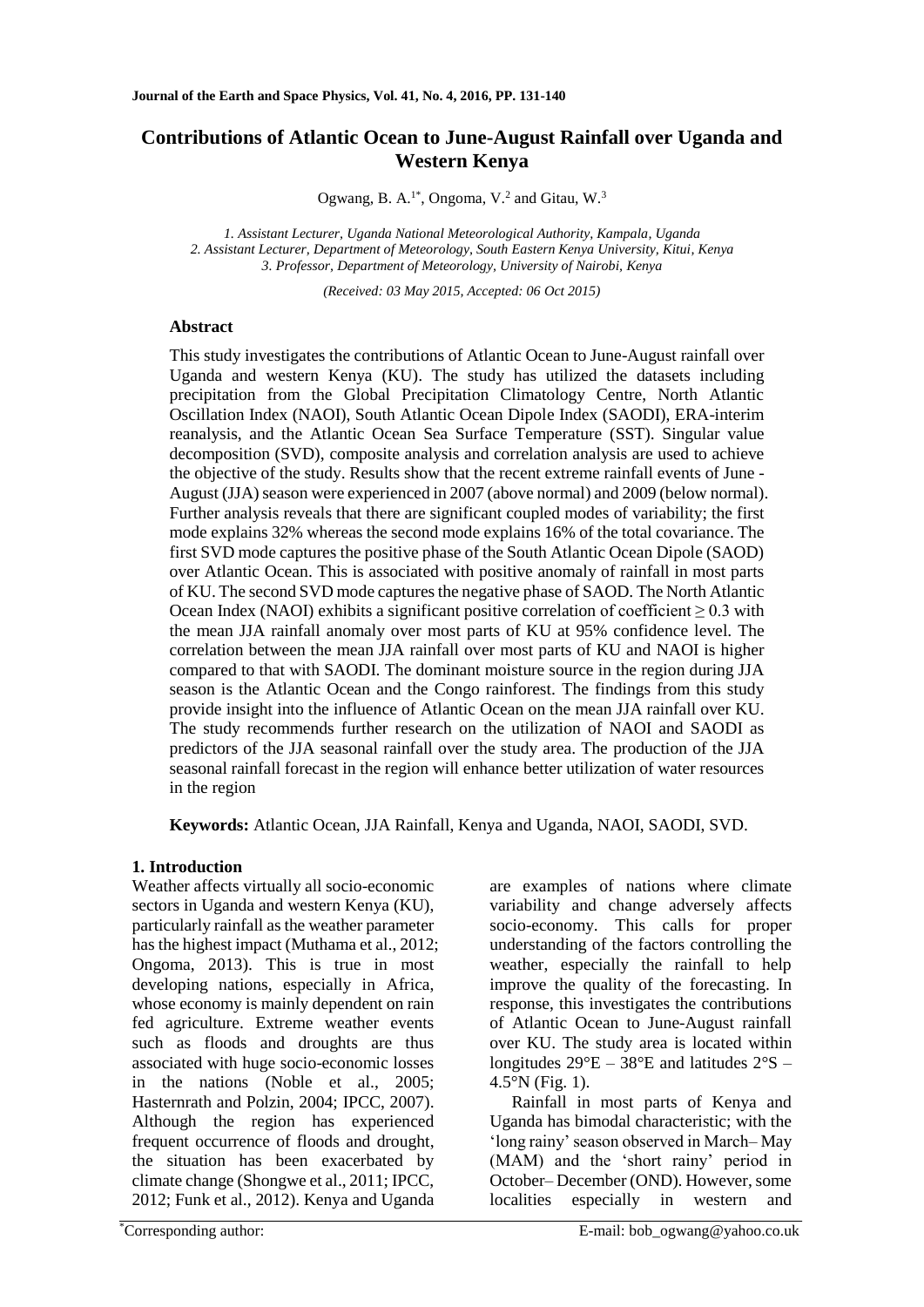northwestern Uganda and western Kenya experience trimodal rainfall pattern. The third rain season is experienced in the months of June to August (JJA) (Mutai et al., 1998). The rainfall in the study area is generally highly variable both in space and time (Anyah and Semazzi, 2004; Mukabana and Pielke, 1996). The observation is attributed to the underlying orography and presence of large water bodies such as Lake Victoria (Indeje et al., 2001; Oettli and Camberlin, 2005). This makes the population of the region highly vulnerable to extreme weather events.

The observed bimodal rainfall pattern in most areas is mainly influenced by the migratory nature of the Inter-Tropical Convergence Zone (ITCZ) (Nicholson, 2008; Okoola, 1998). The monsoon winds driven by ITCZ are associated with moisture influx over KU (Nicholson, 2008; Okoola, 1998). El Niño Southern Oscillation (ENSO), a global climate phenomenon caused by ocean-atmosphere interactions, occurs mainly in the tropical-subtropical Pacific and Indian Ocean basins. It has widely been studied in the east African region (Bowden and Semazzi, 2007; Chang and Zebiak, 2003; Mutai and Ward 2000; Camberlin et al., 2001; Neng et al., 2002; Korecha and Barnston, 2007; Zaroug et al., 2014). In the area of study, El Niño is associated with abnormally wet conditions while La Niña is associated with abnormally dry conditions during the 'short rainy' season (McHugh, 2006).

The Indian Ocean Dipole (IOD); a

coupled ocean-atmosphere system, with fluctuations in Sea Surface Temperature (SST) anomalies across the Indian Ocean has also been found to influence east Africa short rainy period (Owiti et al., 2008; Marchant et al., 2007; Black et al., 2003; Clark et al., 2003; Behera et al., 2005; Fischer et al., 2005). Nyakwada et al. (2009) studied the Atlantic-Indian Ocean Dipole (AIOD) and its influence on East African seasonal rainfall. He mainly focused on the 'long rainy' and 'short rainy' seasons. According to the study, the AIOD has significant influence on regional rainfall for both seasons. The study noted that the SST gradient mode associated with the AIOD had significant relationships with the rains in the two seasons, although it accounted for the highest rainfall variance with the 'short rainy' season.

Madden-Julian Oscillation (MJO) has also been identified to have great influence on intra-seasonal climate variability over Kenya, being a determinant on the ranges of weather forecasting in the region (Omeny et al., 2008). The MJO is a tropical atmospheric phenomenon, which develops over the Indian Ocean and progresses east across the tropics with a period of 30-60 days (Madden and Julian, 1994). It has observed that the active phase of the MJO brings enhanced precipitation followed by suppressed precipitation in the western parts of east Africa, especially around Lake Victoria region (Pohl and Camberlin, 2006; Omeny et al., 2008).



**Fig. 1.** (a) Map of Africa showing the region of study (KU red rectangle), (b) Map of Uganda and Kenya, showing parts of the neighboring countries. DRC and LVIC denote Democratic Republic of Congo and Lake Victoria, respectively.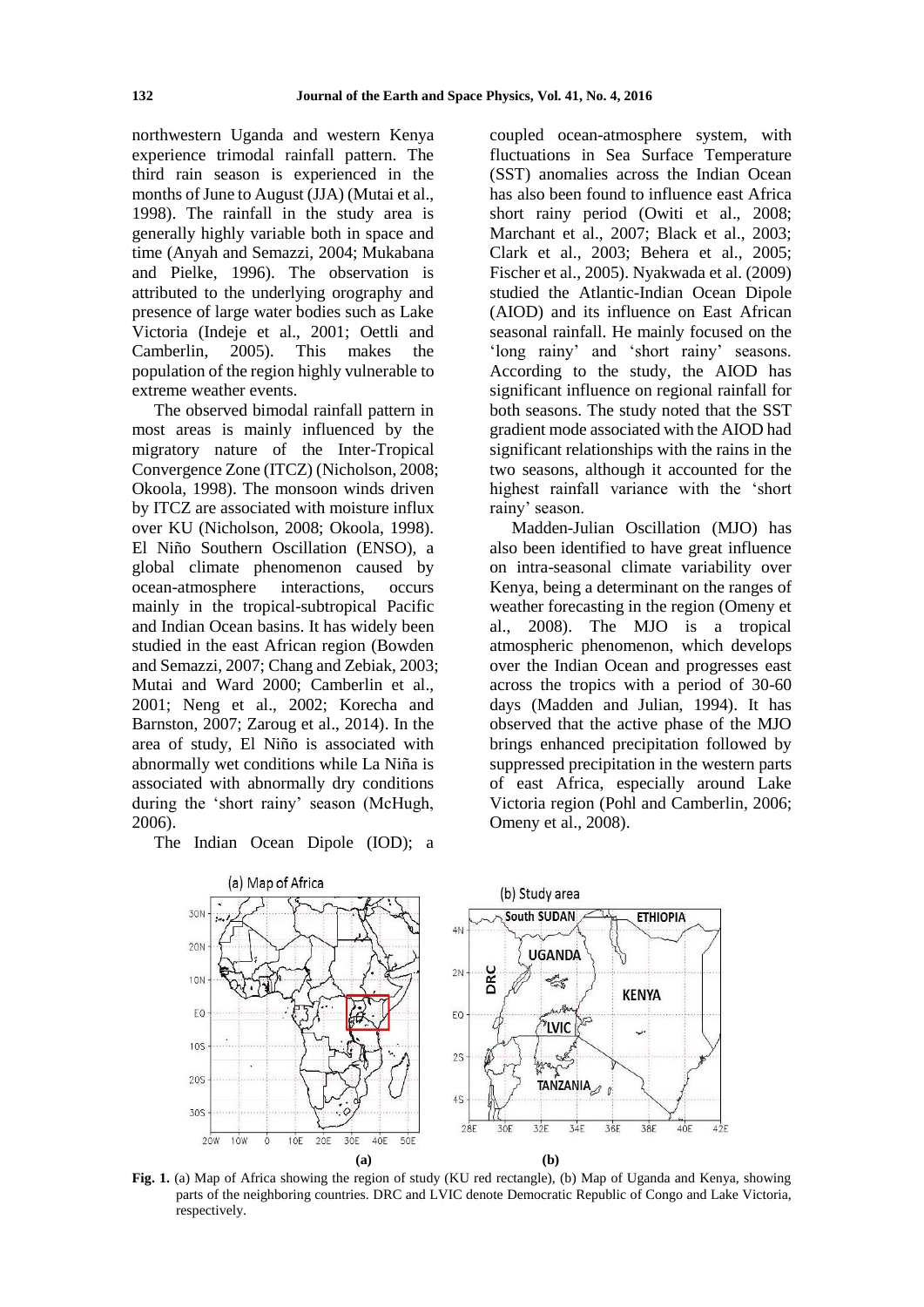In western and northwestern Uganda and western Kenya (KU), the observed JJA rainfall has been associated with the influx of a moist westerly airstream from the Atlantic Ocean and tropical Congo rainforest air mass (Mutai et al., 1998). There have been several studies in the region (e.g., McHugh and Rogers, 2001; Camberlin and Philippon, 2002; McHugh, 2004; Omondi et al., 2013) that have investigated positive rainfall anomalies in East Africa and the periods of westerly outbreaks bringing moist Atlantic air into the east Africa region. The rainfall tends to occur during the positive phase of the North Atlantic Oscillation (NAO) (McHugh and Rogers, 2001).

In case of 'long rainy' failure, the JJA rainfall is the key to minimize the intensity of the depression/ drought. The 'short rainy' is also utilized to produce fast maturing crops that require less rainfall thus boosting food security in the region. Despite the need to improve the accuracy of seasonal forecast in KU, especially under the current era of climate variability and change, little attention has been paid to the influence of Atlantic Ocean (AO) on JJA seasonal rainfall. This study, therefore, investigates the influence of AO on the JJA rainfall over KU.

## **2. Data and Methodology**

Due to uncertainty in the surface climate observations over the African region (Nikulin et al., 2012; Sylla et al., 2013; Ogwang et al., 2014), the gridded precipitation datasets are used in this study. These datasets are available in University of East Anglia Climatic Research Unit (CRU TS3.22) for the period 1901-2013 at a resolution of 0.5x 0.5 (Harris et al., 2014) and in the Global Precipitation Climatology Centre (GPCC), monthly precipitation dataset provided for 1901-present (Schneider et al., 2013). The GPCP version 2.2 combined precipitation dataset, gridded at 2.5 degree resolution (Adler et al., 2003; Huffman et al., 2011), can be obtained by the NOAA/OAR/ESRL PSD, Boulder, Colorado, USA, from their Web site at http://www.esrl.noaa.gov/psd/.

The SST data is the Extended Reconstructed Sea Surface Temperature (ERSST) version 3b from the National Oceanic and Atmospheric

Administration/National Climatic Data Center (Smith et al., 2008), available in their website at

http://iridl.ldeo.columbia.edu/SOURCES/. NOAA/.NCDC/.ERSST/.version3b/.sst/.

Reanalysis of the datasets used to determine moisture transports were obtained from ERA-interim reanalysis, gridded at 0.75 degree resolution (Dee et al., 2011). The variables are including the meridional and zonal winds, relative humidity and temperature at 850 hPa level. The data sets have been used to study various phenomena in the region e.g., Žagar et al. (2011) used ERA Interim reanalysis data for the period 1990 - 2009 to study climatology of ITCZ. Zaroug et al*.* (2014) used data from CRU and GPCP to simulate the connections of ENSO and the rainfall regime of East Africa and the upper Blue Nile region using a climate model of the tropics. In a study by Ogwang et al*.*(2014) on the influence of topography on east Africa climate, CRU, ERA Interim reanalysis and GPCP datasets were used to evaluate the performance of the Regional Climate Model (RegCM).

The South Atlantic Ocean Dipole (SAOD) Index is defined by differences in the domain-averaged normalized SST anomaly (SSTA) of the two centers of intense warming and cooling associated with the SAOD, given by Equation 1.

 $SAODI = [SSTA]_{NFP} - [SSTA]_{SWP}$  (1) where the square brackets indicate domain averages, the subscripts show the two regions over which the SSTA averages are computed. These domains are described by their locations in the South Atlantic Ocean as the northeast pole (NEP: 10ºE - 20ºW, 0º-15ºS) and the southwest pole (SWP: 10º - 40ºW, 25ºS - 40ºS) (Nnamchi et al., 2011; Nnamchi and Li, 2011).

The North Atlantic Oscillation (NAO) index data is provided by the climate prediction center in its website available at http://www.cpc.ncep.noaa.gov/data/teledoc/ nao.shtml.

The singular value decomposition (SVD) technique is one of the powerful and popularly applied methods in atmospheric sciences in this study. This technique is applied in two data matrices of two jointly analyzed fields to identify pairs of the coupled spatial pattern and their respective temporal variations. Each pair explains a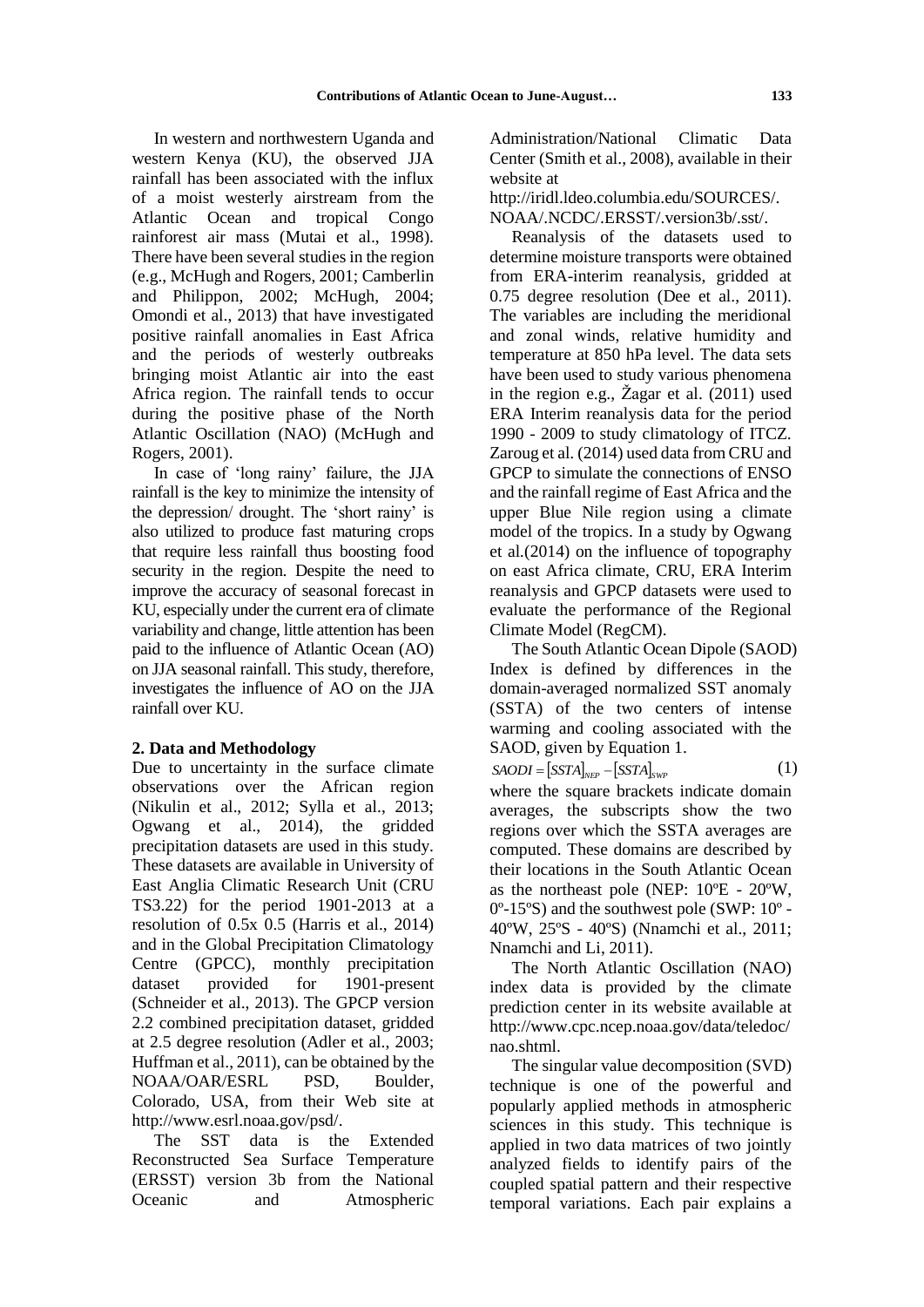fraction of covariance between the two jointly analyzed fields. This decomposition allows the identified dominant modes of coupled covariability between the two analyzed fields. Details about SVD analysis may be obtained from previous studies (Juneng and Tangang, 2006; Hannachi et al., 2007). In this study, SVD analysis is applied between the mean JJA rainfall and SST anomalies to determine the dominant coupled modes of variability between the two variables.

Correlation analysis was deployed in this study. It reveals simple relationships between pairs of variables (Wilks, 2006; Ogwang et al., 2012). In this study, correlation analysis is aimed at establish the relationship between JJA rainfall over the study area and SST, SAOD index and NAO index.

#### **3. Results and Discussion**

## **3. 1. Rainfall annual cycle and interannual variability**

The rainfall over the study area is predominantly bimodal. However, less rainfall is reported during JJA season as compared with the 'long rainy' season (MAM) and the 'short rainy' season (OND). The observation is exhibited by three data sets that are in agreement with one another  $(Fig. 2).$ 

The observation can support the previous studies such as Mutai et al. (1998). The JJA rains are important since they reduce their intensity of drought owing to MAM rainfall failure.

Figure 3 presents the interannual variability of the mean JJA rainfall over the study area.

The results indicate that there are more above normal rainfall events  $(+1)$  during the study period as compared to the below normal rainfall cases (-1) (Fig. 3). The recent extreme events are 2007 (2009) for above (below) normal, respectively.

#### **3. 2. Singular value decomposition**

The singular value decomposition (SVD) analysis reveals that the first mode of SVD (SVD1) explains 32% of the total covariance while the second as SVD2 dominant coupled mode explains 16% (Figs. 4 and 5). SVD1 reflects a general widespread warming in north part of 20°S over Atlantic Ocean, making SAOD not distinct. Generally, it is observed that the gulf of Guinea exhibits positive SST anomaly and south western Atlantic has negative SST anomaly (Fig. 4a). This is associated with positive anomaly of rainfall in most parts of Uganda and western Kenya (Fig. 4b). Negative rainfall anomalies are registered in the southwestern Uganda and northwestern Kenya for this mode of covariability.



**Fig. 2.** The mean annual cycle of rainfall over the study area based on CRU, GPCP and GPCC datasets, averaged over longitudes 29º E - 38º E and latitudes 2º S - 4.5º N.



**Fig. 3.** The interannual variability of the mean JJA rainfall over the study area based on GPCC dataset, averaged over longitudes 29ºE - 38ºE and latitudes 2ºS - 4.5ºN.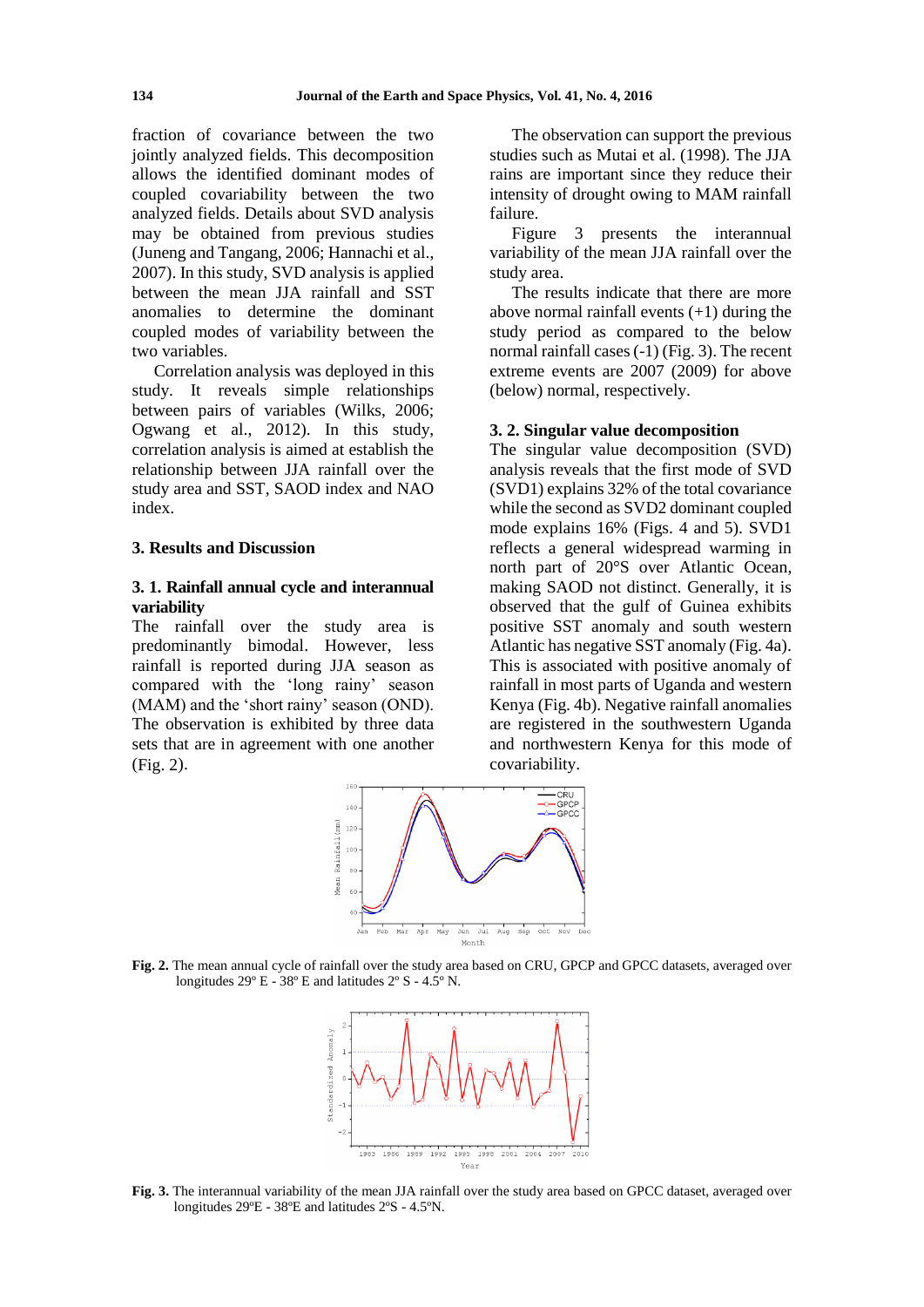

**Fig. 4.** The homogeneous map of the first mode of SVD for the (a) Left field (SST), (b) Right field (Rainfall, RF), and (c) The corresponding expansion coefficients.

The first mode explains 32% of the total covariance, whereas the expansion coefficients exhibit a correlation (r) of coefficient 0.73. The green dotted lines indicate regions of interest (Gulf of guinea and Southwestern Atlantic Ocean), with P (N) signifying that the dotted region exhibits positive (negative) SST anomaly.

The second mode explains 16% of the total covariance, whereas the expansion coefficients exhibit a correlation (r) of coefficient 0.79. The green dotted lines indicate regions of interest, with P (N) signifying that the dotted region exhibits positive (negative) SST anomaly.

The correlation between rainfall and second dominant coupled modes is observed to be higher as compared to that with the

dominant coupled modes. The correlation coefficients of 0.73 and 0.79 are observed, respectively (Figs. 4 and 5).

SVD2, on the other hand, captures the negative SAOD mode (Fig. 5a), with the gulf of Guinea extending over the western coast of Africa. This exhibits negative SST anomaly and south western Atlantic have positive SST anomaly. This is associated with negative anomaly of rainfall in most parts of Uganda and central and western Kenya. Positive rainfall anomalies are observed in the northern and south-western Kenya during the negative phase of SAOD (Fig. 5b). There exists a significant correlation coefficient of 0.79 (Fig. 5c) between the corresponding expansion coefficients.



**Fig. 5.** The homogeneous map of the second mode of SVD for the (a) Left field (SST), (b) Right field (Rainfall, RF), and (c) The corresponding expansion coefficients.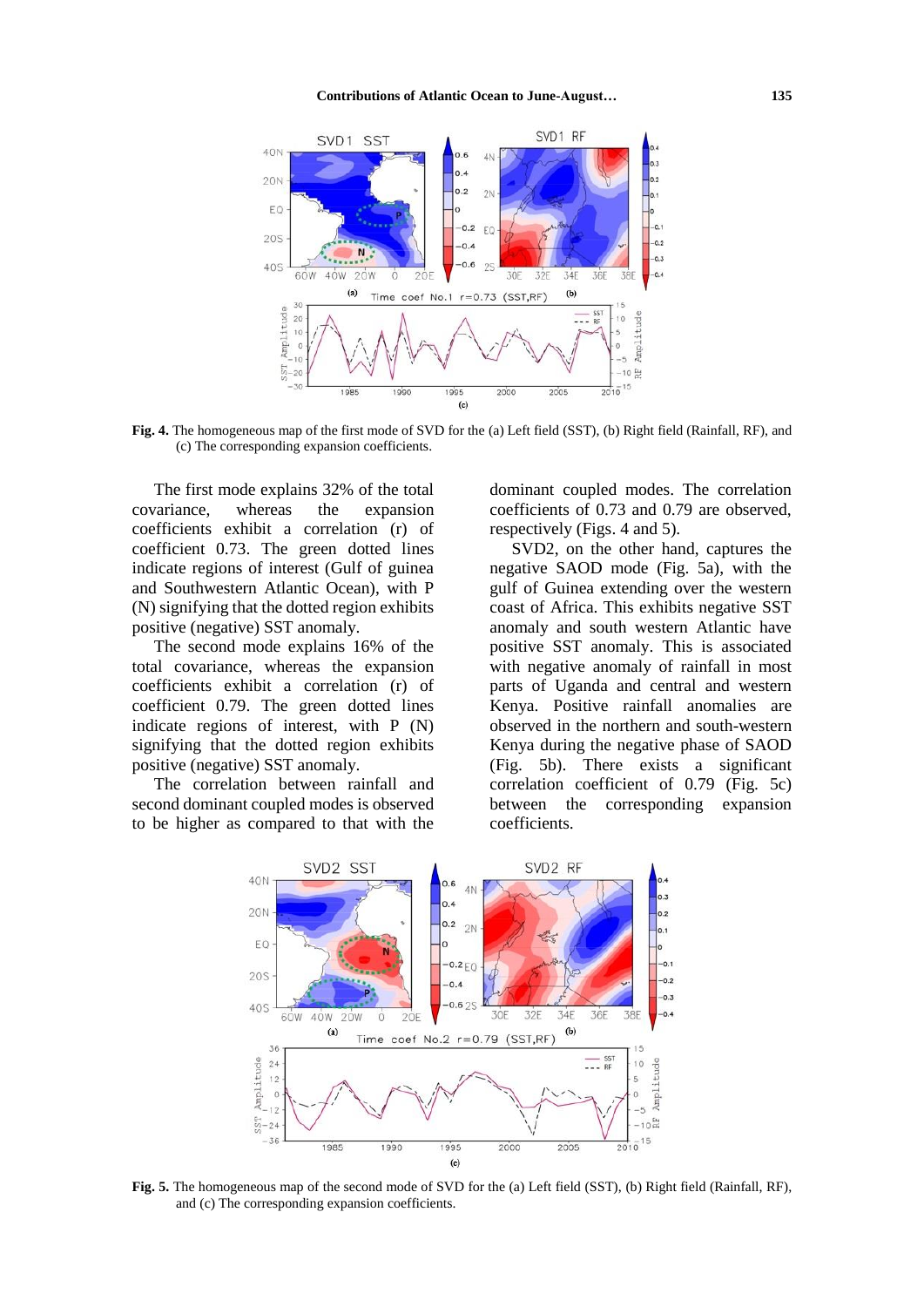#### **3. 3. Correlation analysis**

Figure 6 displays the spatial correlation between the mean JJA rainfall anomaly over KU (longitudes  $29^{\circ}E - 38^{\circ}E$  and latitudes 2°S – 4.5°N) and SST anomaly over Atlantic Ocean. There is observed significant correlation between both South and North Atlantic Ocean SST with JJA rainfall over KU at 95% confidence level.

Examination of rainfall occurrence over KU during JJA in correlation with South Atlantic Ocean Dipole Index (SAODI) and NAOI (Fig. 7) shows that more rains are observed in the area of study as a result of NAOI as compared to SAODI. Generally, NAOI is found to have a significant positive correlation with the mean JJA rainfall anomaly over most parts of KU, as opposed to SAODI. SAODI is observed to be significantly positively correlated with rainfall over the northern sector of Kenya.

## **3. 4. Water vapor/ Moisture transport**

Figure 8a shows the climatology of the mean JJA water vapor/moisture transport further to support the higher influence of NAOI as

compared to SAODI. During wet year, a convergence is observed to the west of Uganda and divergence is observed in the same region during a dry event (Figs. 8b, 8c).



**Fig. 6.** Spatial map of correlation between the mean JJA rainfall anomaly over KU region averaged between longitudes  $29^{\circ}E - 38^{\circ}E$  and latitudes  $2^{\circ}S - 4.5^{\circ}\overline{N}$  and SST anomaly over Atlantic Ocean. The thick red contours indicate regions with significant correlation at 95% confidence level.



**Fig. 7.** Spatial correlation map over KU region (a) for correlation between SAODI and the mean JJA rainfall anomaly, and (b) for correlation between NAOI and rainfall anomaly. The thick black contours indicate regions with significant correlation at 95% confidence level.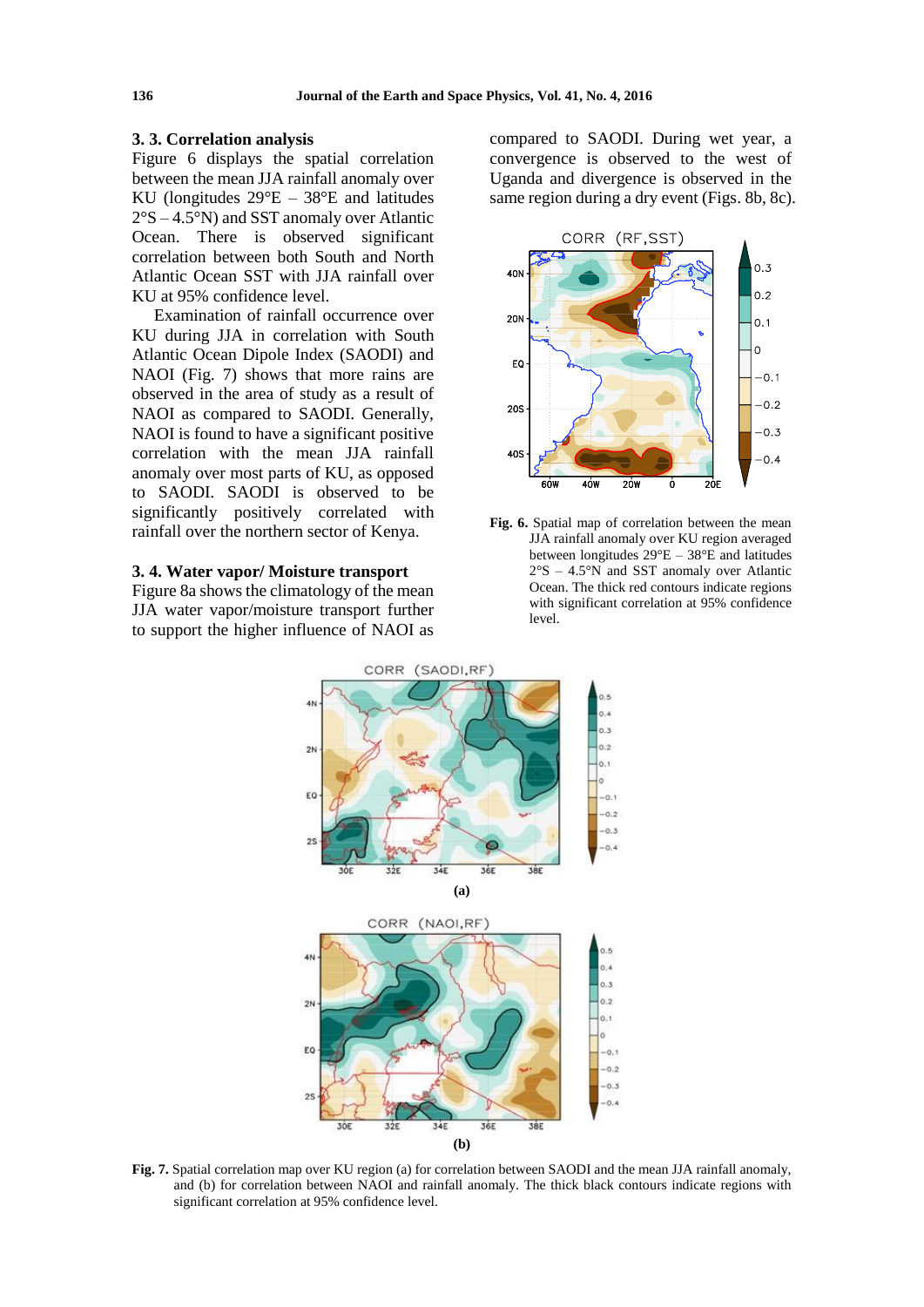

EC EC  $4S$  $4S$  $8<sup>c</sup>$ 85 **12S** 125 3OE 40E 30E 35E 455 40E 45E 356 60 60  $0.05$  $0.1$  (e)  $-0.1$  $-0.05$  $\overline{\circ}$  $(b)$ 

**Fig. 8.** (a) The climatology of the mean JJA water vapor/moisture transport (MTR) at 850 hPa in g kg<sup>-1</sup>ms<sup>-1</sup> is shown over the region between longitudes 2-47<sup>o</sup>E and latitudes 20<sup>o</sup>S-8<sup>o</sup>N. The red arrows in (a) show the general moisture sources and transport (from Atlantic Ocean and Congo rainforest), (b) the mean composite MTR anomaly for wet years (1988 and 2007), and c) the mean composite MTR anomaly for dry year (2009). The shaded regions indicate moisture convergence (c) *(Positive)*, moisture divergence *(negative),* and the vectors show water vapor transport. Figures (b) and (c) are represented over longitudes  $2\degree 6E - 47\degree E$  and latitudes  $14\degree S$ – 6ºN, with the blue dotted lines denoting regions with anomalous convergence (divergence) in (b) (c).

The dominant moisture source in the region during JJA season is the Atlantic Ocean and the moist air mass from Congo basin (Fig. 8a). The observation is similar to the ones made by Mapande and Reason (2005), who studied interannual rainfall variability over western Tanzania. Generally, Mapande and Reason (2005) noted that enhanced (reduced) westerly moisture flux from the southern Congo basin occurs during the wet (dry) seasons.

#### **4. Conclusions**

Most areas over east Africa experience a bimodal rainfall pattern; however, some regions especially in the east Uganda and west Kenya experience a 'short' third rain season in June to August (JJA). Results showed that the recent extreme events during JJA season were observed in the year 2007 (2009) for above (below) normal, respectively. The SVD analysis showed that the first mode of SVD

(SVD1) explains about 32% of the total covariance between JJA seasonal rainfall over KU and Sea Surface Temperature (SST) over Atlantic Ocean. The positive SAOD mode over Atlantic Ocean, with the gulf of Guinea, exhibits positive SST anomaly and south western Atlantic shows negative SST anomaly. These are associated with positive anomaly of mean JJA rainfall in most parts of Uganda and western Kenya. NAOI is significantly correlated with the mean JJA rainfall over a wide section of KU. This is associated with a better distribution of JJA rainfall over KU as compared to SAODI. The study recommends further research on and possible adoption of NAOI and SAODI as predictors of the JJA seasonal rainfall over KU. The production of the JJA seasonal rainfall forecast in the region will enhance better utilization of water resources, especially in case of failure in 'long rainy' periiod.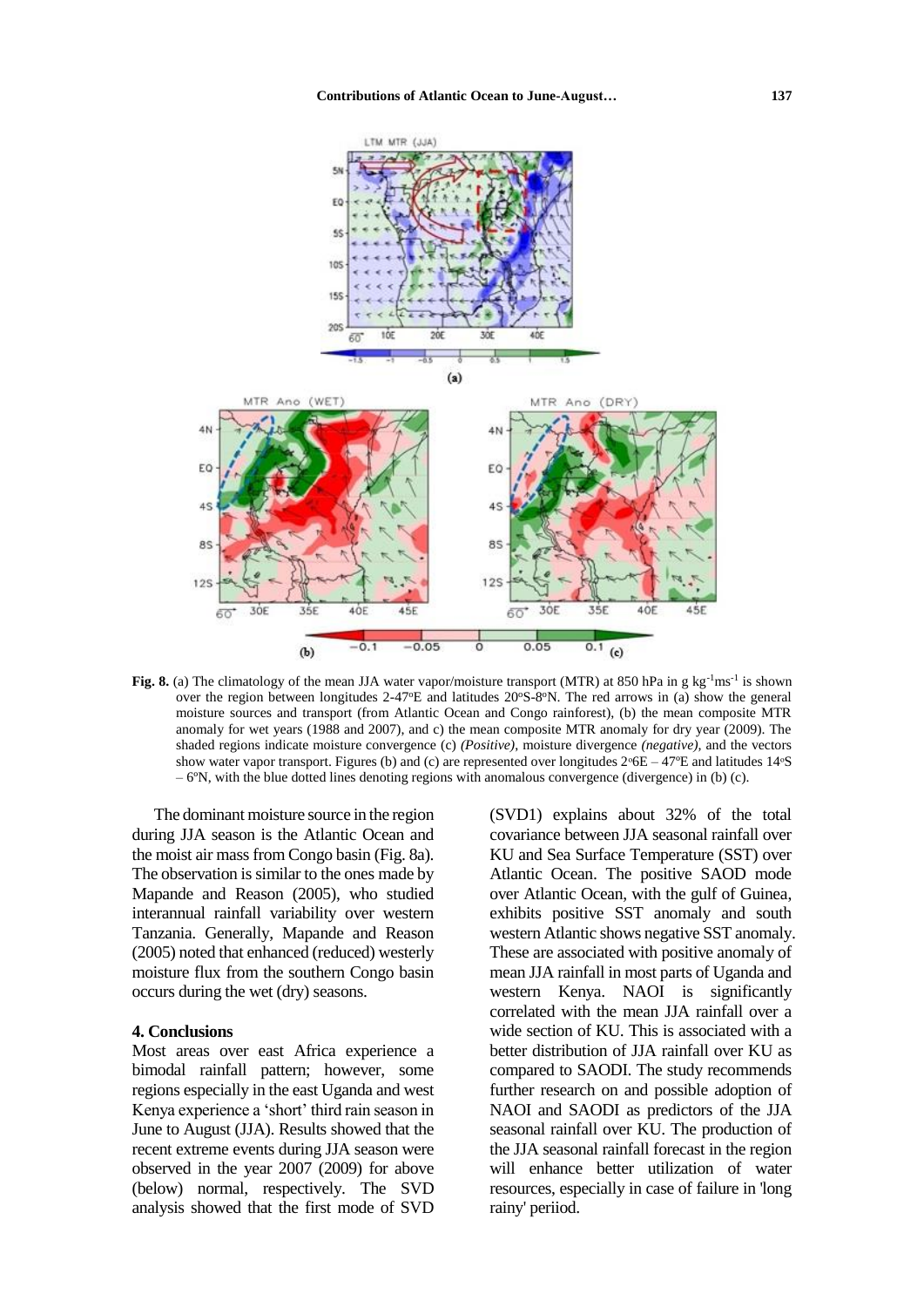## **Acknowledgements**

The authors express their sincere gratitude to Chinese Scholarship Council for the financial support, and Nanjing University of Information Science and Technology for providing an atmosphere research.

## **References**

- Adler, R. F., Huffman, G. J., Chang, A., Ferraro R., Xie, P., Janowiak,J., Rudolf, B., Schneider, U., Curtis, S., Bolvin, D., Gruber, A., Susskind, J. and Arkin, P., 2003, The version 2 global precipitation climatology project (GPCP) monthly precipitation analysis (1979-Present), J. Hydrometeorol, 4, 1147-1167.
- Anyah, R. O. and Semazzi, F. H. M., 2004, Simulation of the response of Lake Victoria basin climate to lake surface temperatures, Theor. Appl. Climatol., 79, 55-69.
- Behera, S. K., Luo, J., Masson, S., Yamagata, T., Delecluse, P., Gualdiand, S. and Navarra, A., 2005, Paramount impact of the Indian Ocean dipole on the East African short rains, A CGCM Study, J. Climate, 18, 4514-4530.
- Black, E., Slingo, J. and Sperber, K. R., 2003, An observational study of the relationship between excessively strong short rains in Coastal East Africa and Indian Ocean SST, Mon. Weather Rev., 131, 74-94.
- Bowden, J. and Semazzi, F. H. M., 2007, Empirical analysis of intraseasonal climate variability over the Greater Horn of Africa, J. Climate, 20(23), 5715-5731.
- Camberlin, P. and Philippon, N., 2002, The East African March - May rainy season: associated atmospheric dynamics and predictability over the 1968 - 97 period, J. Climate, 15, 1002-1019.
- Camberlin, P., Janicot, S. and Poccard, I., 2001, Seasonality and atmospheric dynamics of the teleconnection between African rainfall and tropical sea-surface temperature, Atlantic vs. ENSO, Int. J. Climatol., 21, 973 -1005.
- Chang, P. and Zebiak, S. E., 2003, El Nino and the Southern Oscillation: theory, Encyclopedia of Atmospheric Sciences, Vol. 2, J. R. Holton, J. A. Curry, and J. A. Pyle (Eds), Elsevier Science Ltd., London, UK.
- Clark, C. O., Webster, P. J. and Cole, J. E., 2003, Interdecadal variability of the

relationship between the Indian Ocean Zonal Mode and East African coastal rainfall anomalies, J. Climate, 16, 548-554.

- Dee, D. P., Uppala, S. M., Simmons, A. J., Berrisford, P., Poli, P., Kobayashi, S., Andrae, U., Balmaseda, M. A., Balsamo, G., Bauer, P., Bechtold, P., Beljaars, A. C. M., van de Berg, L., Bidlot, J., Bormann, N., Delsol, C., Dragani, R., Fuentes, M., Geer, A. J., Haimberger, L., Healy, S. B., Hersbach, H., Hólm, E. V., Isaksen, L., Kållberg, P., Köhler, M., Matricardi, M., McNally, A. P., Monge-Sanz, B. M., Morcrette, J. J., Park, B. K., Peubey, C., de Rosnay, P., Tavolato, C., Thépaut, J. N. and Vitart, F., 2011, The ERA-interim reanalysis: configuration and performance of the data assimilation system, Q. J. R. Meteorol. Soc., 137, 553-597, doi: 10.1002/qj.828.
- Fischer, A. S., Terray, P., Guilyardi, E., Gualdi, S. and Delecluse, P., 2005, Two independent triggers for the Indian Ocean dipole /zonalmode in a coupled GCM, J. Climate, 18(17), 3428-3449.
- Funk, C., Michaelsen, J. and Marshall, M., 2012, Mapping recent decadal climate variations in precipitation and temperature across Eastern Africa and the Sahel. In B. D. Wardlow, M.C. Anderson, and J. P. Verdin (eds.), Remote sensing of drought: innovative monitoring approaches, CRC Press, Boca Raton, FL, USA, 331-358
- Hannachi, A., Jolliffe, I. T. and Stephenson, D. B., 2007, Empirical orthogonal functions and related techniques in atmospheric science, A review, Int. J. Climatol., 27(9), 1119-1152.
- Harris, I., Jones, P. D., Osborn, T. J. and Lister, D. H., 2014, Updated high-resolution grids of monthly climatic observations - the CRU TS3.10 Dataset, Int. J. Climatol., 34(3), 623-642.
- Hasternrath, S. and Polzin, D., 2004, Dynamics of the surface wind field over the equatorial Indian Ocean, Q. J. R. Meteorol. Soc., 130, 503-517,
- Huffman, G. J., Bolvin, D. T. and Adler, R. F., 2011, GPCP version 2.2 combined precipitation data set, WDC-A, NCDC, Asheville, NC.
- Indeje, M., Semazzi, F. H. M., Xie, L. and Ogallo, L. J., 2001, Mechanistic model simulations of the East African Climate using NCAR Regional Climate Model,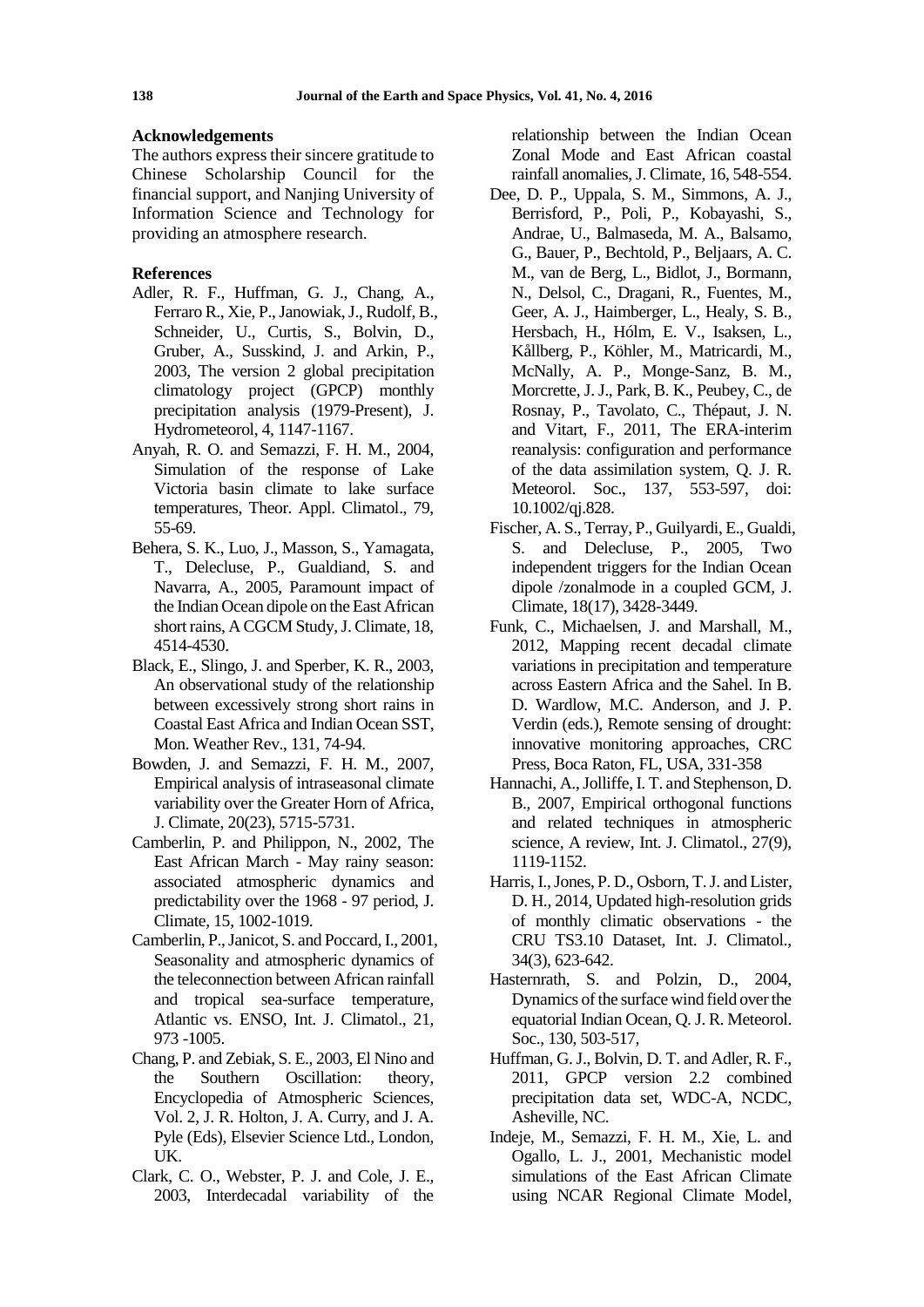Influence of large scale orography on the Turkana Low-Level Jet, J. Climate, 14, 2710-2724.

- IPCC, 2007, Climate change 2007, impacts, adaptation and vulnerability, in: Parry M. L., Canziani, O. F., Palutikof, J. P., vander, Linden, P. J., Hanson C. E. (eds) Contribution of working group II to the fourth assessment report of the intergovernmental panel on climate change, Cambridge University Press, Cambridge, pp. 976.
- IPCC, 2012, Managing the risks of extreme events and disasters to advance climate change adaptation, in: a special report of working groups I and II of the Intergovernmental Panel on Climate Change (Eds CB Field, V Barros, TF Stocker et al.), Cambridge University Press, Cambridge, NY, USA.
- Juneng, L. and Tangang, F. T., 2006, The covariability between anomalous northeast monsoon rainfall in Malaysia and sea surface temperature in Indian-Pacific sector: a singular value decomposition analysis approach, J. Phys. Sci., 17(2), 101- 115.
- Korecha, D. and Barnston, A. G., 2007, Predictability of June-September rainfall in Ethiopia, Mon. Weather. Rev., 135, 628- 650.
- Madden, R. A. and Julian, P. R., 1994, Observations of the 40-50-day tropical oscillation-a review, Mon. Weather Rev., 122, 814-837.
- Mapande, A. T. and Reason, C. J. C., 2005, Interannual rainfall variability over Western Tanzania, Int. J. Climatol., 25, 1355-1368, doi: 10.1002/joc.1193.
- Marchant, R., Mumbi, C., Behera, S. and Yamagata, T., 2007, The Indian Ocean dipole – the unsung driver of climatic variability in East Africa, Afri. J. Ecol, 45(1), 4-16.
- McHugh, M. J., 2004, Near-surface zonal flow and East African precipitation receipt during austral summer, J. Climate, 17, 4070-4079.
- McHugh, M. J., 2006, Impact of south Pacific circulation variability on East African rainfall, Int. J. Climatol., 26, 505-521
- McHugh, M. J. and Rogers, J. C., 2001, North Atlantic oscillation influence on precipitation variability around the Southeast African convergence zone, J.

Climate, 14, 3631-3642.

- Mukabana, J. R. and Pielke, R. A., 1996, Investigating the influence of synoptic scale monsoonal winds and meso-scale circulations on diurnal weather patterns over Kenya using a mesoscale numerical model, Mon. Weather Rev., 124, 224-243.
- Mutai, C. C., and Ward, M. N., 2000, East African rainfall and the tropical circulation/convection on interseasonal to interannual timescales, J. Climate, 13, 3915-3939.
- Mutai, C. C., Ward, M. N. and Colman, A. W., 1998, Towards the prediction of East African short rains based on sea surface temperature-atmosphere coupling, Int. J. Climatol., 17, 117-135.
- Muthama, N.J., Masieyi, W. B., Okoola, R. E, Opere, A. O., Mukabana, J. R., Nyakwada, W., Aura, S., Chanzu, B. A. and Manene, M. M., 2012, Survey on the utilization of weather information and products for selected districts in Kenya, J. Meteorol. Rel. Sci., 6, 51-58.
- Neng, S., Luwen, C. and Dongdong, X., 2002, A preliminary study on the global land annual precipitation associated with ENSO during 1948-2000, Adv. Atmos. Sci., 19, 993-1002.
- Nicholson, S. E., 2008, A revised view of the West African monsoon: in the ITCZ really necessary? Presentation at the Conference on African Droughts, 2<sup>nd</sup> - 6<sup>th</sup>June 2008, ICTP, Trieste, Italy.
- Nikulin, G., Jones, C., Samuelsson, P., Giorgi, F., Asrar, G., Büchner, M., Cerezo-Mota, R., Christensen, O. B., Déqué, M., Fernandez, J., Hänsler, A., van Meijgaard, E., Sylla, M. B. and Sushama, L., 2012, Precipitation climatology in an ensemble of CORDEX-Africa regional climate Simulations, J. Climate, 25(10), 6057-6078. doi: 10.1175/JCLI-D-11-00375.1.
- Nnamchi, C. H. and Li, J., 2011, Influence of the South Atlantic Ocean dipole on West African summer precipitation, J. Climate, 24, 1184-1197.
- Nnamchi, C. H., Li, J. and Anyadike, N. C. R., 2011, Does a dipole mode really exist in the South Atlantic Ocean? J. Geophys. Res., 116, D15104, doi: 10.1029/2010JD015579.
- Noble, I., Parikh, J., Watson, R., Howarth, R. B., Klein, R., Abdelkader, A. and Forsyth, T., 2005, Climate change, in K. Chopra, R. Leemans, P. Kumar, and H. Simons, (eds).